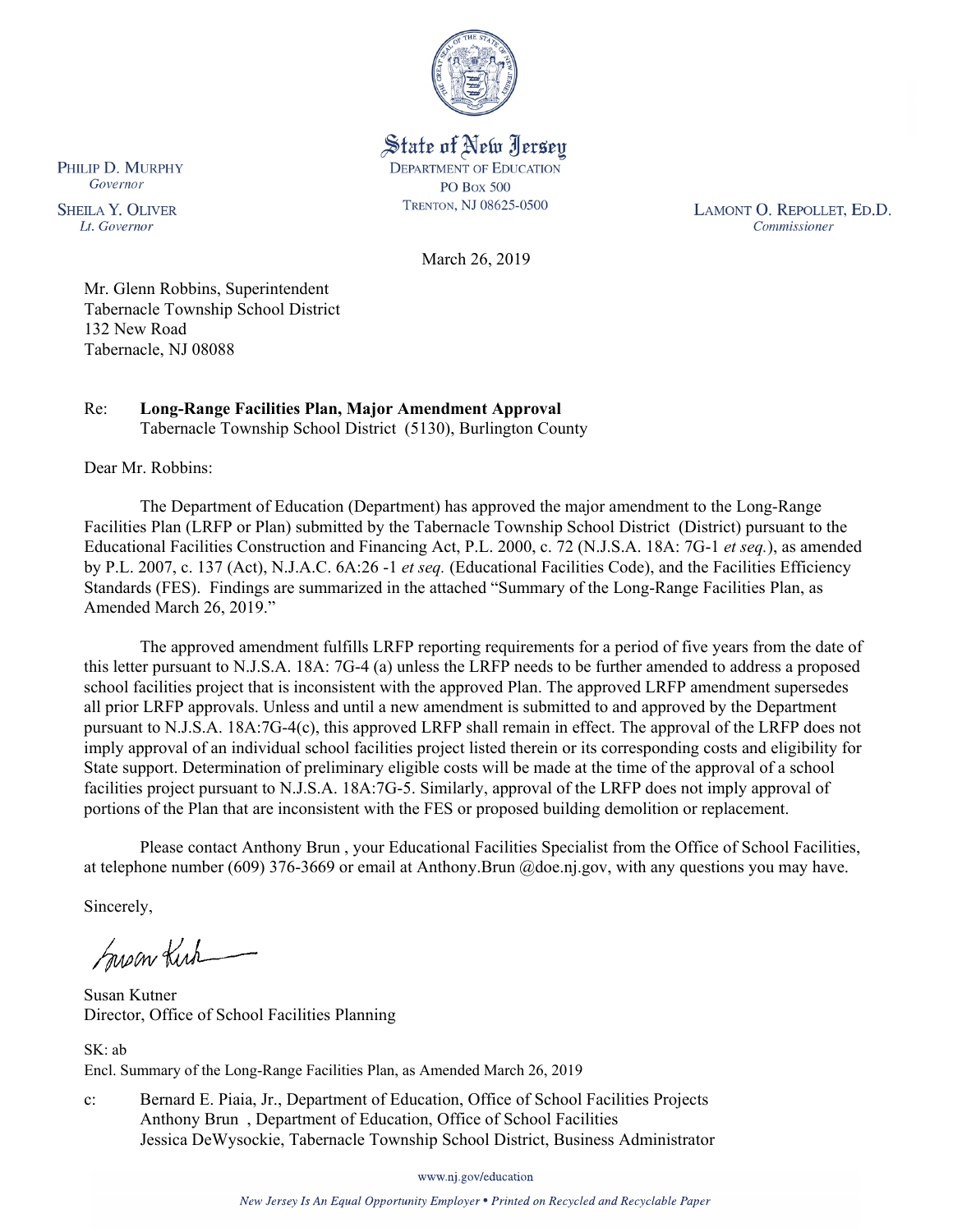# **Tabernaacle Township School District Name (5130) Summary of the Long-Range Facilities Plan, as Amended March 26, 2019**

The Department of Education (Department) has completed its review of the major amendment to the Long-Range Facilities Plan (LRFP or Plan) submitted by the Tabernacle Township School District (District) pursuant to the Educational Facilities Construction and Financing Act, P.L. 2000, c. 72 (N.J.S.A. 18A: 7G-1 *et seq.*), as amended by P.L. 2007, c. 137 (Act), N.J.A.C. 6A:26-1 et seq. (Educational Facilities Code), and the Facilities Efficiency Standards (FES).

The following provides a summary of the District's approved amended LRFP. The summary is based on the standards set forth in the Act, the Educational Facilities Code, the FES, District-reported information in the Department's LRFP reporting system, and supporting documentation. The referenced reports in *italic* text are standard reports available on the Department's LRFP website.

### **1. Inventory Overview**

The District provides services for students in grades Pre-K -8 and is classified as a Regular Operating District (ROD) for funding purposes.

The District identified existing and proposed schools, sites, buildings, rooms, and site amenities in its LRFP. Table 1 lists the number of existing and proposed district schools, sites, and buildings. Detailed information can be found in the *School Asset Inventory Report* and the *Site Asset Inventory Report.*

**As directed by the Department, school facilities projects that have received initial approval by the Department and have been approved by the voters, if applicable, are represented as "existing" in the LRFP.** Approved projects that include new construction and/or the reconfiguration/reassignment of existing program space are as follows: n/a.

### **Table 1: Number of Schools, School Buildings, and Sites**

|                                              | <b>Existing</b> | <b>Proposed</b> |
|----------------------------------------------|-----------------|-----------------|
| Number of Schools (assigned DOE school code) |                 |                 |
| Number of School Buildings <sup>1</sup>      |                 |                 |
| Number of Non-School Buildings <sup>2</sup>  |                 |                 |
| Number of Vacant Buildings                   |                 |                 |
| Number of Sites                              |                 |                 |

*1 Includes district-owned buildings and long-term leases serving students in district-operated programs 2 Includes occupied district-owned buildings not associated with a school, such as administrative or utility buildings*

Based on the existing facilities inventory submitted by the District:

- Schools using leased buildings (short or long-term):  $n/a$
- Schools using temporary classroom units (TCUs), excluding TCUs supporting construction: n/a
- Vacant/unassigned school buildings: Tabernacle Interemdiate School (Sequoia) to be disposed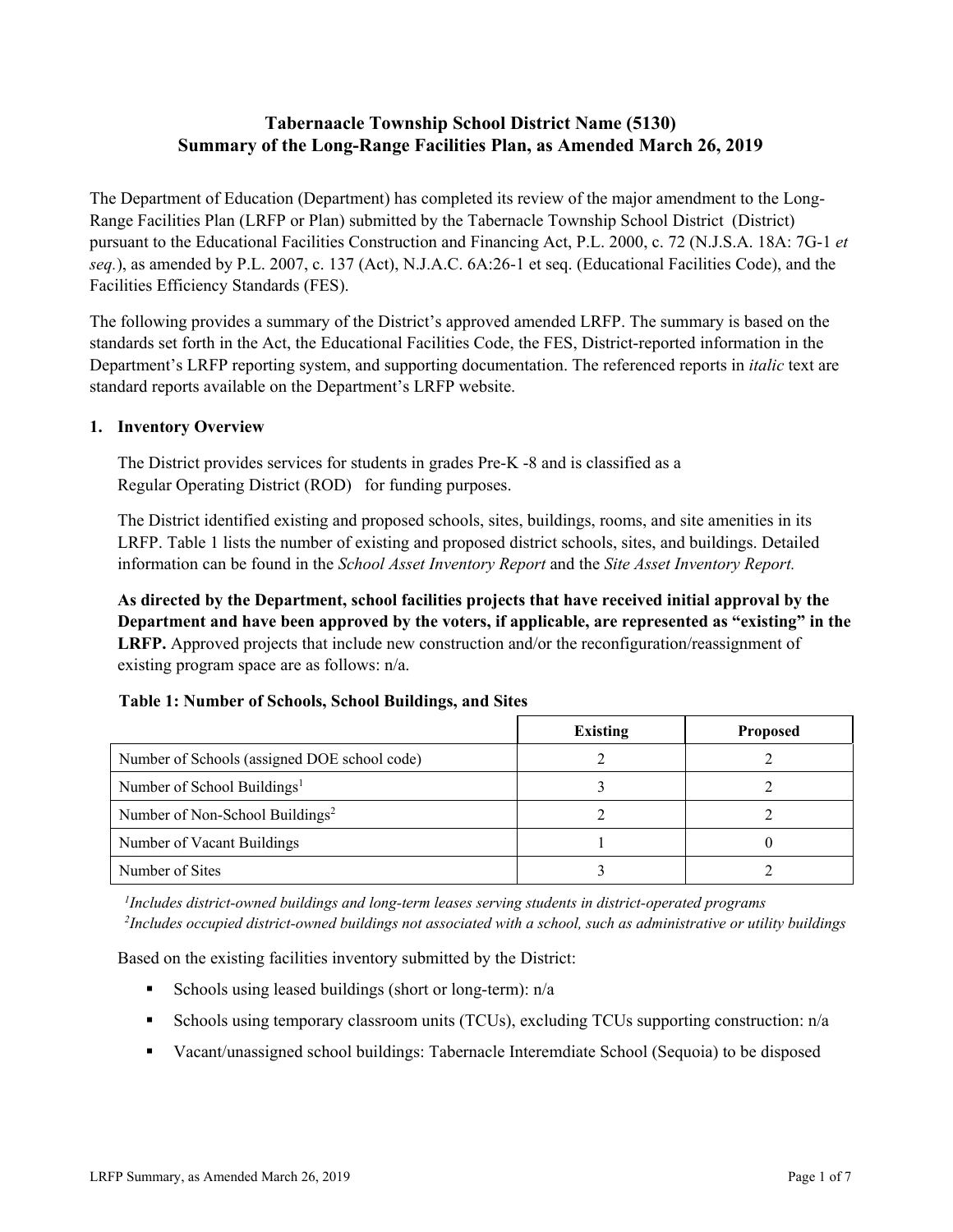**FINDINGS** The Department has determined that the proposed inventory is adequate for approval of the District's LRFP amendment. However, the LRFP determination does not imply approval of an individual school facilities project listed within the LRFP; the District must submit individual project applications for project approval.

## **2. District Enrollments**

The District determined the number of students, or "proposed enrollments," to be accommodated for LRFP planning purposes on a district-wide basis and in each school.

The Department minimally requires the submission of a standard cohort-survival projection. The cohortsurvival method projection method forecasts future students based upon the survival of the existing student population as it moves from grade to grade. A survival ratio of less than 1.00 indicates a loss of students, while a survival ratio of more than 1.00 indicates the class size is increasing. For example, if a survival ratio tracking first to second grade is computed to be 1.05, the grade size is increasing by 5% from one year to the next. The cohort-survival projection methodology works well for communities with stable demographic conditions. Atypical events impacting housing or enrollments, such as an economic downturn that halts new housing construction or the opening of a charter or private school, typically makes a cohort-survival projection less reliable.

#### **Proposed enrollments are based on a standard cohort-survival enrollment projection.**

Adequate supporting documentation was submitted to the Department to justify the proposed enrollments. Table 2 provides a comparison of existing and projected enrollments. All totals include special education students.

| <b>Grades</b>                | <b>Existing Enrollments</b><br>2018-2019 School Year | <b>District Proposed Enrollments</b><br>2022-2023 School Year |
|------------------------------|------------------------------------------------------|---------------------------------------------------------------|
| PK (excl. private providers) | 14                                                   | 15                                                            |
| Grades K-5                   | 439                                                  | 377                                                           |
| Grades 6-8                   | 247                                                  | 194                                                           |
| Grades 9-12                  |                                                      |                                                               |
| Totals K-12                  | 700                                                  | 586                                                           |

#### **Table 2: Enrollments**

**FINDINGS** The Department has determined the District's proposed enrollments to be acceptable for approval of the District's LRFP amendment. The Department will require a current enrollment projection at the time an application for a school facilities project is submitted incorporating the District's most recent enrollments in order to verify that the LRFP's planned capacity is appropriate for the updated enrollments.

## **3. District Practices Capacity**

Based on information provided in the room inventories, *District Practices Capacity* was calculated for each school building to determine whether adequate capacity is proposed for the projected enrollments based on district scheduling and class size practices. The capacity totals assume instructional buildings can be fully utilized regardless of school sending areas, transportation, and other operational issues. The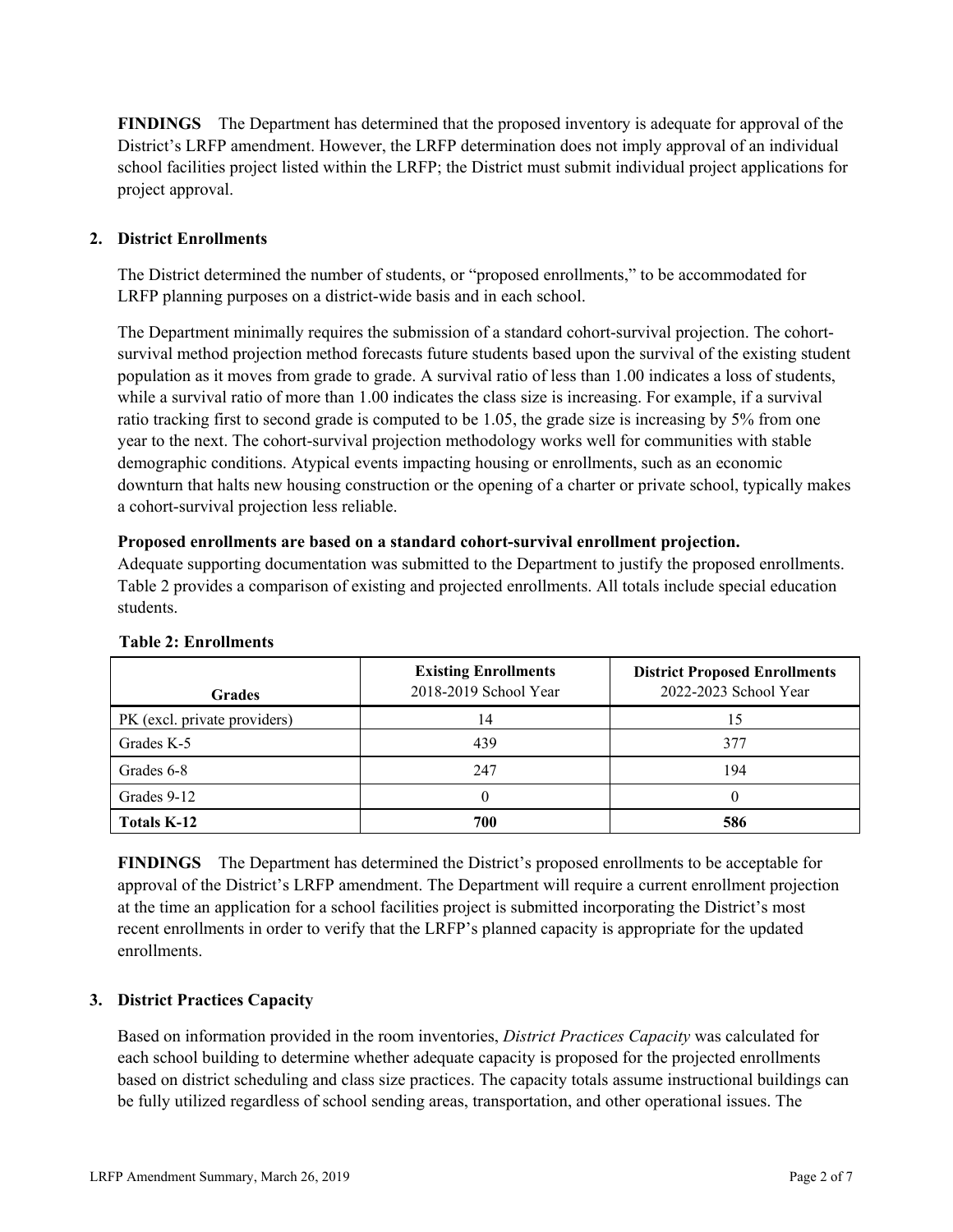calculations only consider district-owned buildings and long-term leases; short term leases and temporary buildings are excluded. A capacity utilization factor of 90% for classrooms serving grades K-8 and 85% for classrooms serving grades 9-12 is applied in accordance with the FES. No capacity utilization factor is applied to preschool classrooms.

In certain cases, districts may achieve adequate District Practices Capacity to accommodate enrollments but provide inadequate square feet per student in accordance with the FES, resulting in educational adequacy issues and "Unhoused Students." Unhoused students are considered in the "Functional Capacity" calculations used to determine potential State support for school facilities projects and are analyzed in Section 4.

Table 3 provides a summary of proposed enrollments and existing and proposed District-wide capacities. Detailed information can be found in the LRFP website reports titled *FES and District Practices Capacity Report, Existing Rooms Inventory Report, and Proposed Rooms Inventory Report.*

| <b>Grades</b>          | <b>Proposed</b><br><b>Enrollments</b> | <b>Existing</b><br><b>District</b><br><b>Practices</b><br>Capacity | <b>Existing</b><br>Deviation* | <b>Proposed</b><br><b>District</b><br><b>Practices</b><br>Capacity | <b>Proposed</b><br>Deviation* |
|------------------------|---------------------------------------|--------------------------------------------------------------------|-------------------------------|--------------------------------------------------------------------|-------------------------------|
| Preschool (PK)         | 15                                    | 0                                                                  | $-15.00$                      | 0                                                                  | $-15.00$                      |
| Elementary $(K-5)$     | 377                                   | 391.52                                                             | 14.52                         | 408.42                                                             | 31.42                         |
| Middle $(6-8)$         | 194                                   | 212.08                                                             | 18.08                         | 195.18                                                             | 1.18                          |
| High $(9-12)$          | $\theta$                              | $\theta$                                                           | 0                             | $\theta$                                                           |                               |
| <b>District Totals</b> | 586                                   | 603.60                                                             | 17.60                         | 603.60                                                             | 17.60                         |

**Table 3: District Practices Capacity Analysis**

*\* Positive numbers signify surplus capacity; negative numbers signify inadequate capacity. Negative values for District Practices capacity are acceptable for approval if proposed enrollments do not exceed 100% capacity utilization.*

Considerations:

- Based on the proposed enrollments and existing room inventories, the District is projected to have inadequate capacity for the following grade groups, assuming all school buildings can be fully utilized: n/a
- Adequate justification has been provided by the District if the proposed capacity for a school significantly deviates from the proposed enrollments. Generally, surplus capacity is acceptable for LRFP approval if additional capacity is not proposed through new construction.

**FINDINGS**The Department has determined that proposed District capacity, in accordance with the proposed enrollments, is adequate for approval of the District's LRFP amendment. The Department will require a current enrollment projection at the time an application for a school facilities project is submitted, incorporating the District's most recent Fall Enrollment Report, in order to verify that the LRFP's planned capacity meets the District's updated enrollments.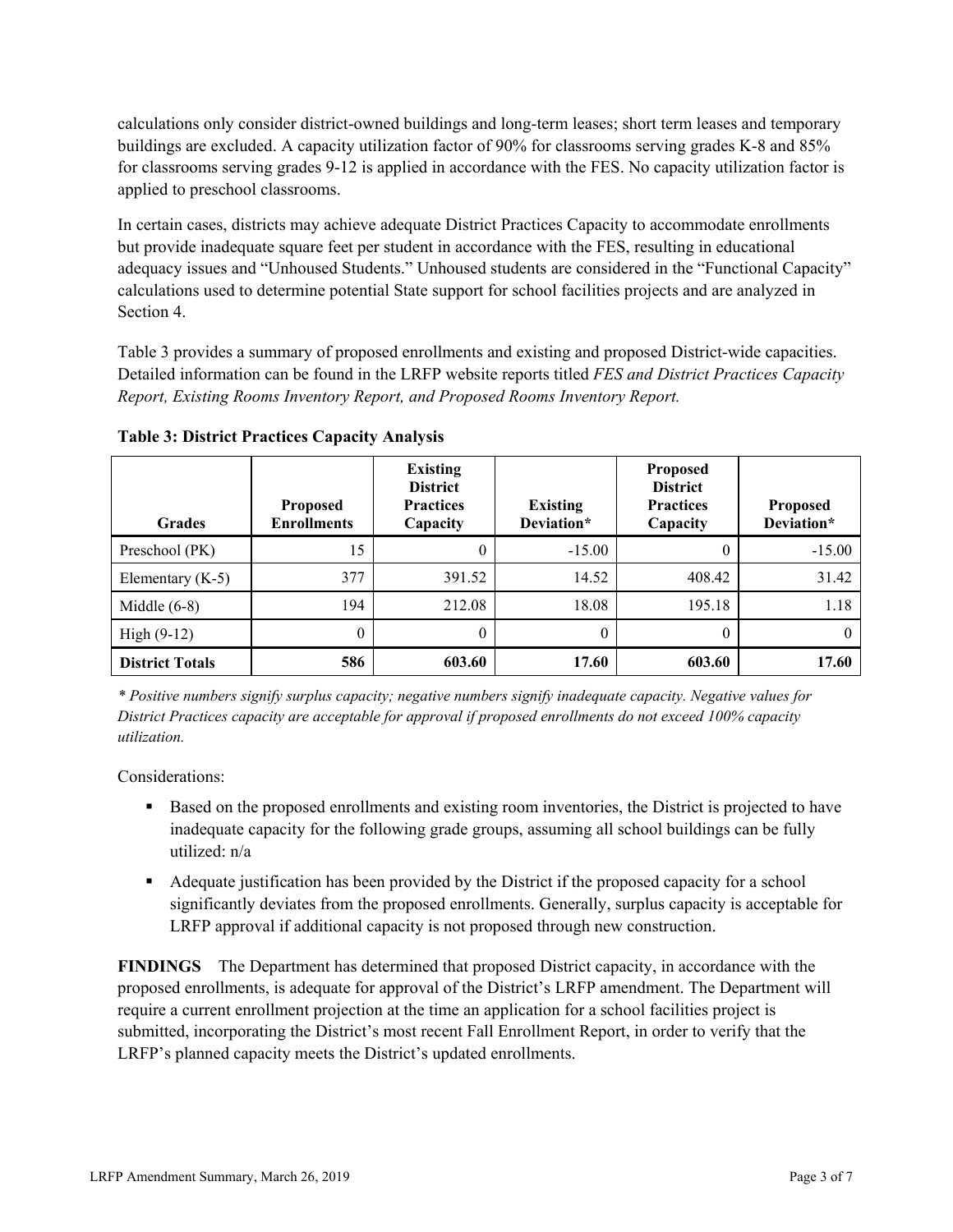### **4. Functional Capacity and Unhoused Students**

*Functional Capacity* was calculated and compared to the proposed enrollments to provide a preliminary estimate of Unhoused Students and new construction funding eligibility.

*Functional Capacity* is the adjusted gross square footage of a school building *(total gross square feet minus excluded space)* divided by the minimum area allowance per full-time equivalent student for the grade level contained therein. *Unhoused Students* is the number of students projected to be enrolled in the District that exceeds the Functional Capacity of the District's schools pursuant to N.J.A.C. 6A:26-2.2(c). *Excluded Square Feet* includes (1) square footage exceeding the FES for any pre-kindergarten, kindergarten, general education, or self-contained special education classroom; (2) grossing factor square footage *(corridors, stairs, mechanical rooms, etc.)* that exceeds the FES allowance, and (3) square feet proposed to be demolished or discontinued from use. Excluded square feet may be revised during the review process for individual school facilities projects.

Table 4 provides a preliminary assessment of the Functional Capacity, Unhoused Students, and Estimated Maximum Approved Area for each FES grade group. The calculations exclude temporary facilities and short-term leased buildings. School buildings proposed for whole or partial demolition or reassignment to a non-school use are excluded from the calculations pending project application review. If a building is proposed to be reassigned to a different school, the square footage is applied to the proposed grades after reassignment. Buildings that are not assigned to a school are excluded from the calculations. Detailed information concerning the calculations can be found in the *Functional Capacity and Unhoused Students Report* and the *Excluded Square Footage Report.*

|                                              | PK       | $K-5$    | $6 - 8$  | $9-12$       | <b>Total</b> |
|----------------------------------------------|----------|----------|----------|--------------|--------------|
| Proposed Enrollments                         | 15       | 377      | 194      | 0            | 586          |
| FES Area Allowance (SF/student)              | 125.00   | 125.00   | 134.00   | 151.00       |              |
| <b>Prior to Completion of Proposed Work:</b> |          |          |          |              |              |
| <b>Existing Gross Square Feet</b>            | 0        | 83,090   | 65,149   | $\mathbf{0}$ | 148,239      |
| Adjusted Gross Square Feet                   | $\theta$ | 81,962   | 64,341   | $\theta$     | 146,304      |
| <b>Adjusted Functional Capacity</b>          | 0        | 646.47   | 488.77   | $\Omega$     |              |
| <b>Unhoused Students</b>                     | 0        | $\theta$ | 0        | $\theta$     |              |
| Est. Max. Area for Unhoused Students         | $\theta$ | $\theta$ | $\theta$ | $\theta$     |              |
| <b>After Completion of Proposed Work:</b>    |          |          |          |              |              |
| Gross Square Feet                            | $\theta$ | 83,090   | 65,149   | $\theta$     | 148,239      |
| New Gross Square Feet                        | 0        | $\theta$ | $\theta$ | $\theta$     | $\theta$     |
| Adjusted Gross Square Feet                   | 0        | 81,962   | 64,341   | $\Omega$     | 146,304      |
| <b>Functional Capacity</b>                   | $\theta$ | 646.47   | 488.77   | $\theta$     |              |
| Unhoused Students after Construction         | 0        | $\theta$ | $\Omega$ | $\Omega$     |              |
| Est. Max. Area Remaining                     | 0        | $\theta$ | $\theta$ | $\theta$     |              |

**Table 4: Estimated Functional Capacity and Unhoused Students** 

Facilities used for non-instructional or non-educational purposes are ineligible for State support under the Act. However, projects for such facilities shall be reviewed by the Department to determine whether they are consistent with the District's LRFP and whether the facility, if it is to house students (full or part time)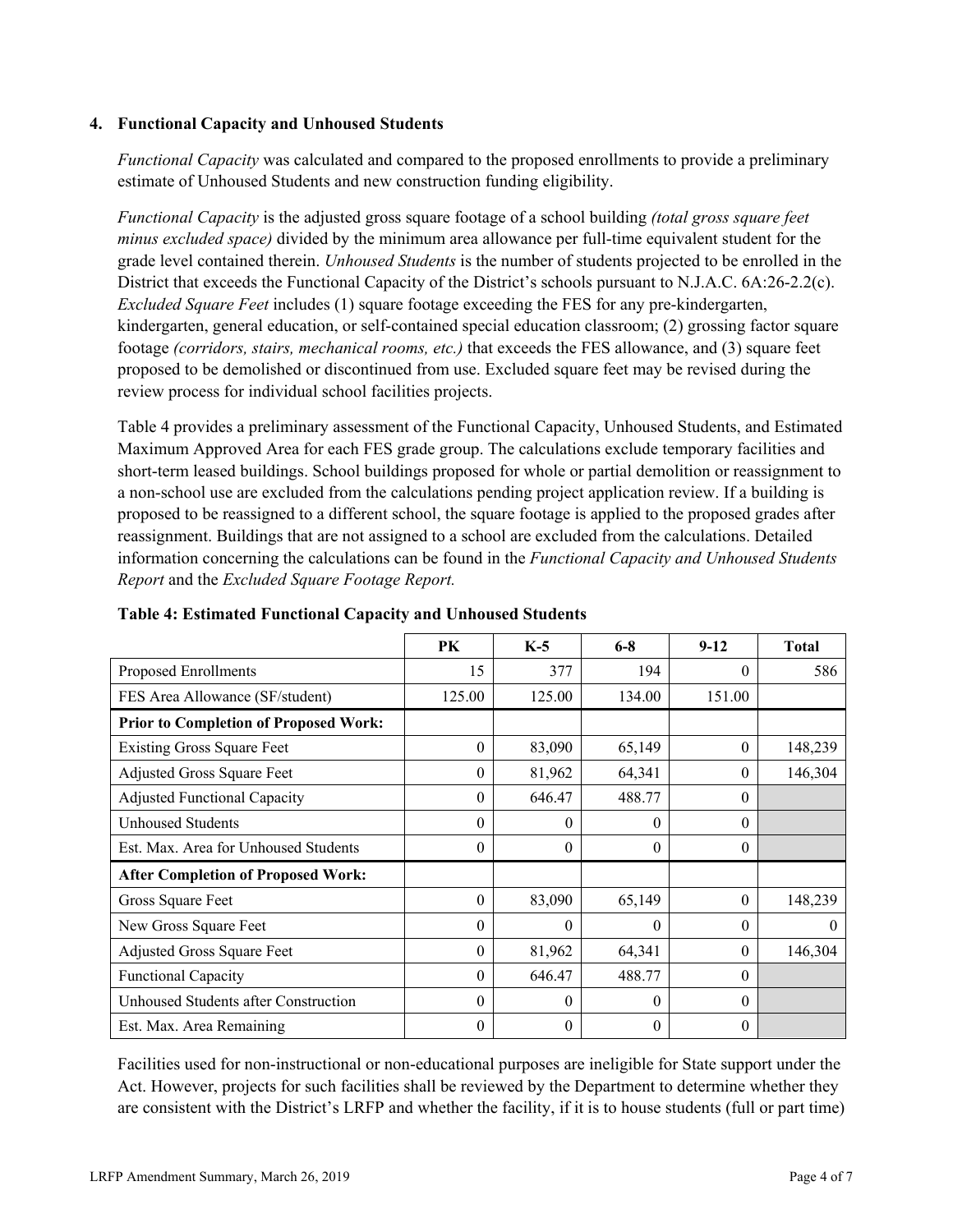conforms to educational adequacy requirements. These projects shall conform to all applicable statutes and regulations.

Estimated costs represented in the LRFP by the District are for capital planning purposes only. The estimates are not intended to represent preliminary eligible costs or final eligible costs of approved school facilities projects.

Considerations:

- The District does not have approved projects pending completion, as noted in Section 1, that impact the Functional Capacity calculations.
- The Functional Capacity calculations *exclude* square feet proposed for demolition or discontinuation for the following FES grade groups and school buildings pending a feasibility study and project review: n/a.
- Based on the preliminary assessment, the District has Unhoused Students prior to the completion of proposed work for the following FES grade groups: n/a.
- New construction is proposed for the following FES grade groups:  $n/a$ .
- **Proposed new construction exceeds the estimated maximum area allowance for Unhoused** Students prior to the completion of the proposed work for the following grade groups: n/a.
- The District, based on the preliminary LRFP assessment, will not have Unhoused Students after completion of the proposed LRFP work. If the District is projected to have Unhoused Students, adequate justification has been provided to confirm educational adequacy in accordance with Section 6 of this determination.

**FINDINGS** Functional Capacity and Unhoused Students calculated in the LRFP are preliminary estimates. Preliminary Eligible Costs (PEC) and Final Eligible Costs (FEC) will be included in the review process for specific school facilities projects. A feasibility study undertaken by the District is required if building demolition or replacement is proposed per N.J.A.C. 6A:26-2.3(b)(10).

## **5. Proposed Work**

The District assessed program space, capacity, and physical plant deficiencies to determine corrective actions. Capital maintenance, or *"system actions,"* address physical plant deficiencies due to operational, building code, and /or life cycle issues. Inventory changes, or *"inventory actions,*" add, alter, or eliminate sites, site amenities, buildings, and/or rooms.

The Act (N.J.S.A. 18A:7G-7b) provides that all school facilities shall be deemed suitable for rehabilitation unless a pre-construction evaluation undertaken by the District demonstrates to the satisfaction of the Commissioner that the structure might pose a risk to the safety of the occupants even after rehabilitation or that rehabilitation is not cost-effective. Pursuant to N.J.A.C. 6A:26-2.3(b)(10), the Commissioner may identify school facilities for which new construction is proposed in lieu of rehabilitation for which it appears from the information presented that new construction is justified, provided, however, that for such school facilities so identified, the District must submit a feasibility study as part of the application for the specific school facilities project. The cost of each proposed building replacement is compared to the cost of additions or rehabilitation required to eliminate health and safety deficiencies and to achieve the District's programmatic model.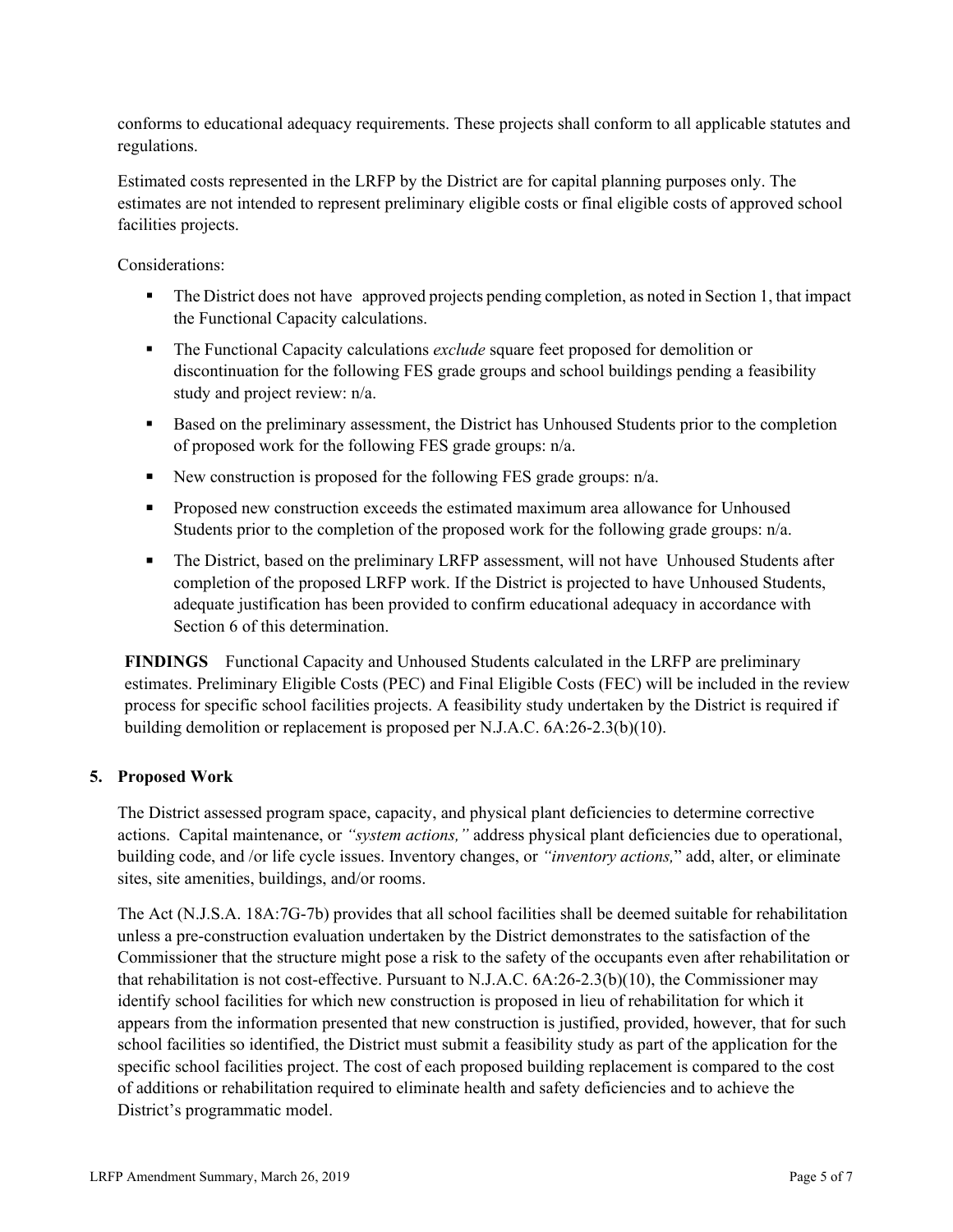Table 5 lists the scope of work proposed for each school based on the building(s) serving their student population. Detailed information can be found in the LRFP website reports titled *"School Asset Inventory," "LRFP Systems Actions Summary," and "LRFP Inventory Actions Summary."*

With the completion of the proposed work, the following schools are proposed to be eliminated: Tabernacle Intermediate School (also known as the Sequoia School); the following schools are proposed to be added: n/a .

| <b>Proposed Scope of Work</b>                                                                   | <b>Applicable Schools</b>                          |
|-------------------------------------------------------------------------------------------------|----------------------------------------------------|
| Renovation only (no new construction)                                                           |                                                    |
| System actions only (no inventory actions)                                                      | Olson $MS(040)$                                    |
|                                                                                                 | Tabernacle ES (060)                                |
| Existing inventory actions only (no systems actions)                                            | n/a                                                |
| Systems and inventory changes                                                                   | n/a                                                |
| New construction                                                                                |                                                    |
| Building addition only (no systems or existing inventory actions)                               | n/a                                                |
| Renovation and building addition (system, existing inventory,<br>and new construction actions): | n/a                                                |
| New building on existing site                                                                   | n/a                                                |
| New building on new or expanded site                                                            | n/a                                                |
| Site and building disposal (in addition to above scopes)                                        |                                                    |
| Partial building demolition                                                                     | n/a                                                |
| Whole building demolition                                                                       | n/a                                                |
| Site and building disposal or discontinuation of use                                            | Tabernacle Intermediate School (Sequoia<br>School) |

### **Table 5. School Buildings – Proposed Scope of Work**

**FINDINGS** The Department has determined that the proposed work is adequate for approval of the District's LRFP amendment. However, Department approval of proposed work in the LRFP does not imply the District may proceed with a school facilities project. The District must submit individual project applications with cost estimates for Department project approval. Both school facilities project approval and other capital project review require consistency with the District's approved LRFP.

## **6. Proposed Room Inventories and the Facilities Efficiency Standards**

The District's proposed school buildings were evaluated to assess general educational adequacy in terms of compliance with the FES area allowance pursuant to N.J.A.C. 6A:26-2.2 and 2.3.

District schools are not proposed to provide less square feet per student than the FES after the completion of proposed work as indicated in Table 5.

**FINDINGS** The Department has determined that the District's proposed room inventories are adequate for LRFP approval. If school(s) are proposed to provide less square feet per student than the FES area allowance, the District has provided justification indicating that the educational adequacy of the facility